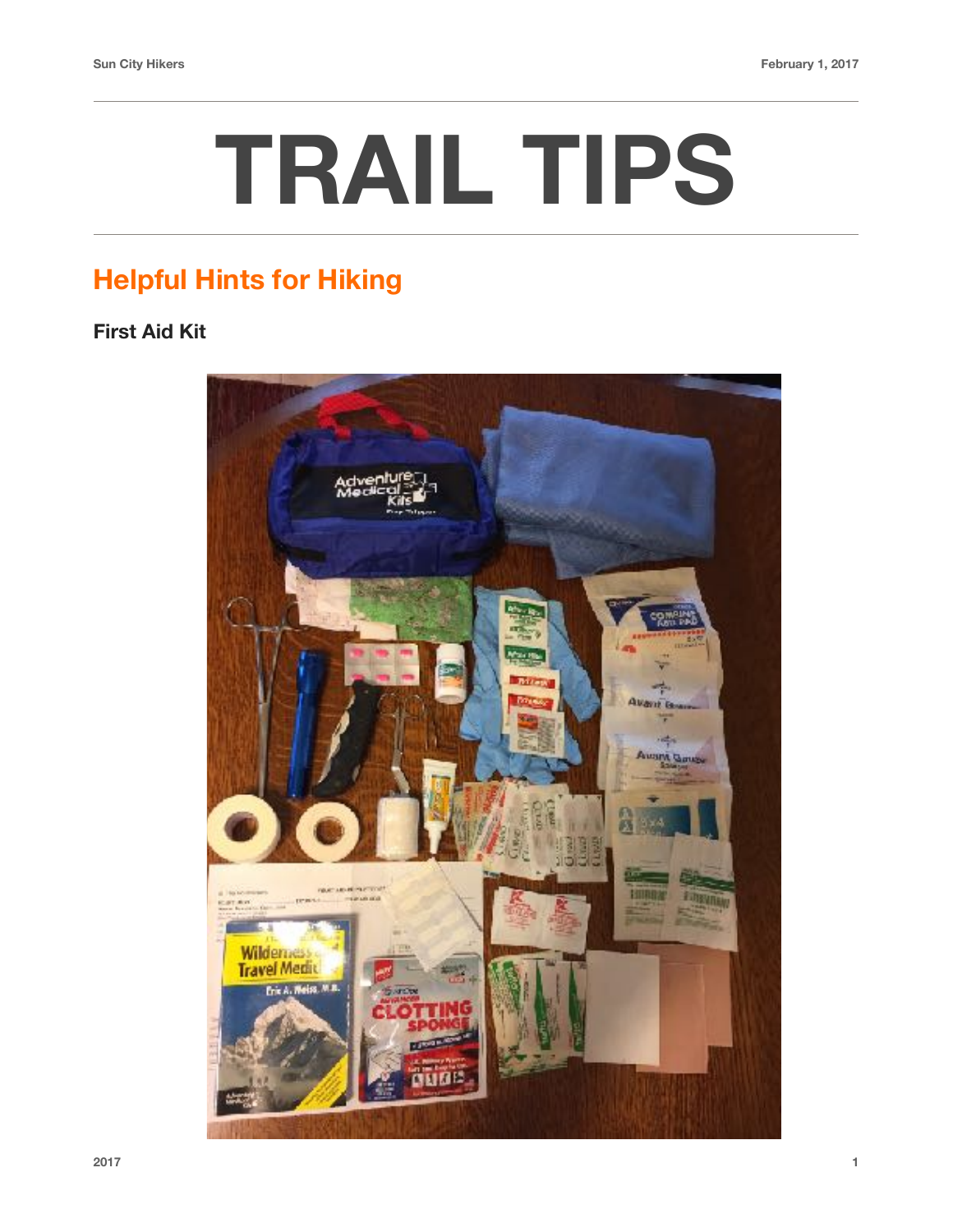This is a topic that has come up recently. The Club was fortunate to have Van Judd give an Introduction to First Aid a few months ago to several members, and many questions were asked and answered as to what consists of an adequate First Aid Kit. Van was kind enough to share his experience as an EMT to offer suggestions, which I include here, along with my experience as a trained Medical First Responder.

Basic First Aid kits are available through many different sources; REI, other hiking gear stores, Amazon, etc. A basic kit will set you back around \$20-30, based on just how much stuff is included. Along with the basics, I include a few specialty items geared towards hazards we encounter when hiking in the desert.

Assorted Band Aids, including standard, fingertip, and butterfly.

Gauze Pads, measuring 4x4, 3x5, and 2x3 inches, along with a roll of 2" wide gauze dressing.



**B Hikers in South Mountain, Jan 2017**

Adhesive Medical Tape, 1 and 2 inches wide.

Cold Compress pack.

Moleskin (this is a dense, adhesive pad that can be cut to cover a sore area on one's foot before it blisters; it has saved my feet many a time).

Alcohol Wipes and Neosporin, or other antibiotic dressing ointment.

Tylenol, Motrin, and Insect Bite Relief pads.

Disposable Surgical Gloves. A First Aid handbook. First Responder data form.

Surgical scissors, to remove constricting clothing, cut moleskin, adhesive tape, dressings, etc.